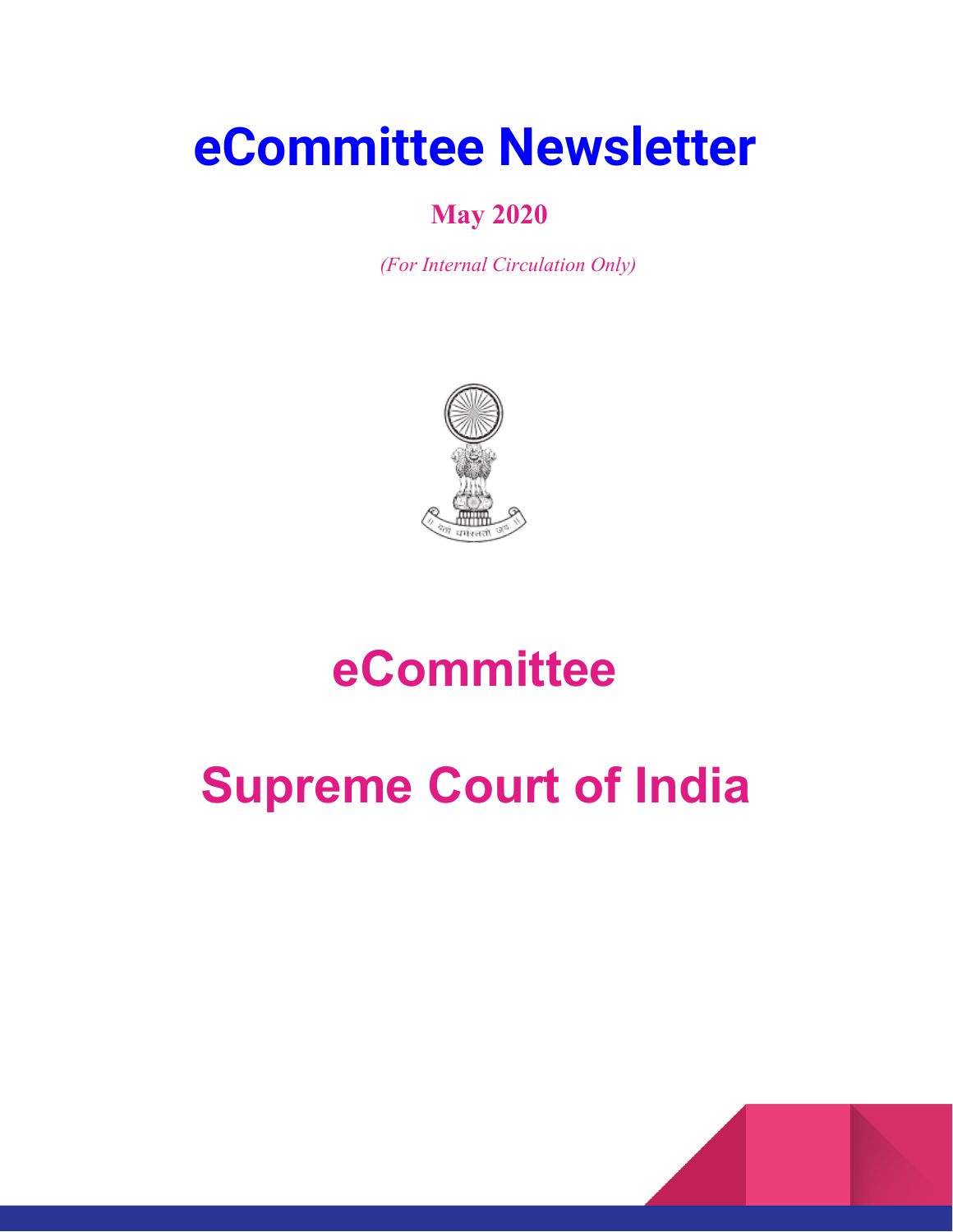#### 1.Inauguration of Virtual Courts 2.0 at Delhi.



On 13.05.2020, Delhi Virtual courts 2.0 were Virtually inaugurated by the Chairman of eCommittee Hon'ble Dr. Justice D.Y. Chandrachud for online settling of challans for traffic violations captured through cameras installed across Delhi.The virtual inaugural function was held in the presence of Hon'ble Mr. Justice D.N. Patel, the Chief Justice, High Court of Delhi along with the

computer committee Chairman Hon'ble Mr.Justice Rajiv Shakdher who stated that as of May 7, the Virtual Courts in Delhi have been able to dispose of 7,30,789 challans and have collected fine amounting to Rs 89,41,67,812 And immediately on the inauguration of the virtual court challans for Rs 95,000 were paid online probably within 15 minutes of the inauguration. The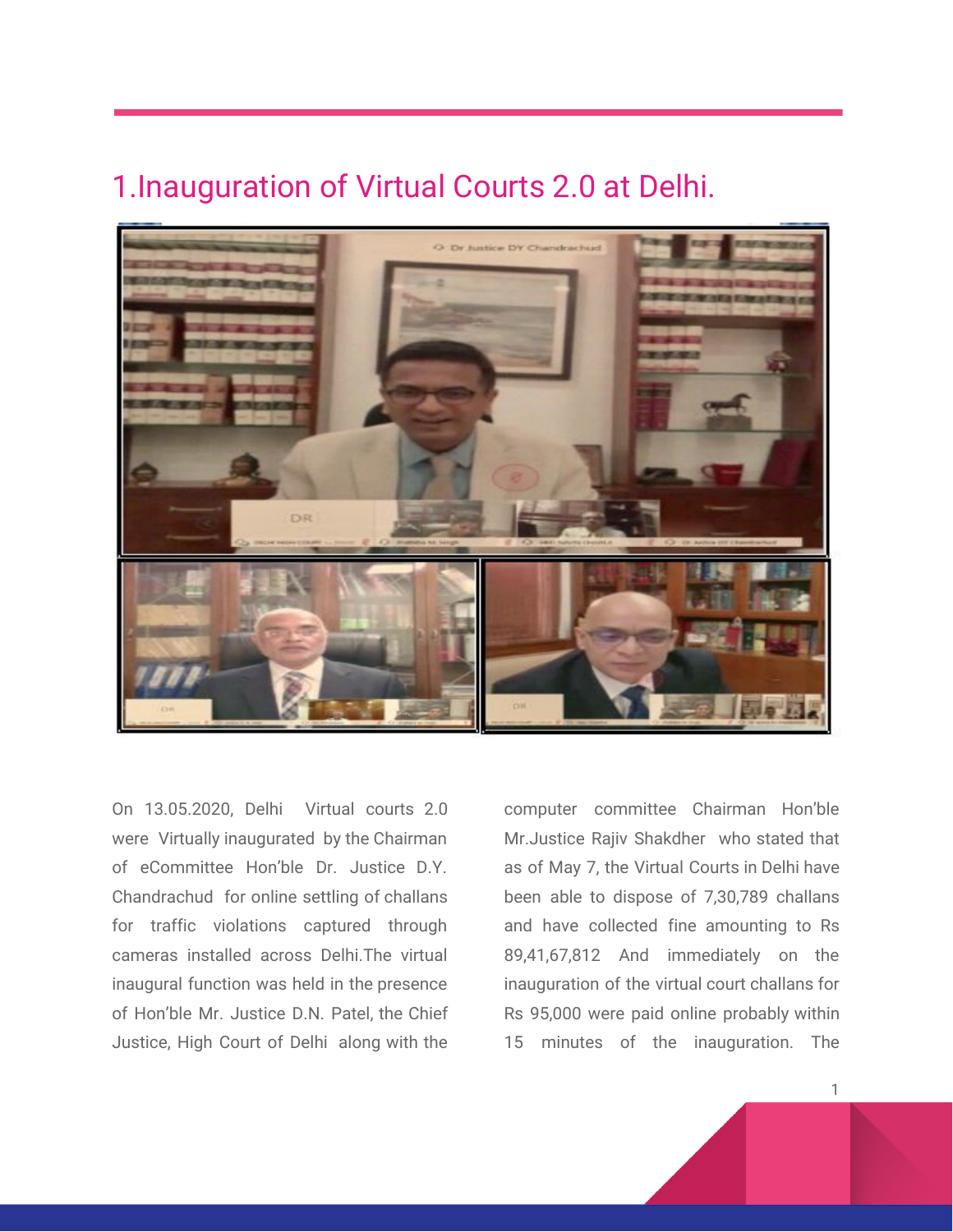inauguration of the virtual court has lessened the workload of the 20 judicial officers who were earlier attending to the disposal of traffic challan cases throughout Delhi and which is now manned by a single Judge thanks to technology. The Virtual court cases come from the Cameras positioned at 389 places by the Delhi traffic police to digitally capture traffic violations, including overspeeding and red light-jumping. The digital challans captured by the cameras are sent in a digital form to the virtual courts, which will be manned by a Metropolitan Magistrate. The Virtual court Magistrate will generate digital summons and issue it to the traffic violator's mobile

phone. The violator who receives the summons has the option to either pay the fine online by visiting the web portal, [https://vcourts.gov.in](https://vcourts.gov.in/) or can opt to contest the case. In Delhi the two virtual courts are in addition to the First Virtual court inaugurated on July 26 ,2019

#### **1.1.Video link of the inaugural function of Delhi virtual court <https://youtu.be/yzVMbp8xjS4>**

| S.No | <b>Description</b>                       | <b>Delhi Traffic</b> | <b>Delhi NBT</b> |
|------|------------------------------------------|----------------------|------------------|
| 1    | <b>Total Challans received</b>           | 1109043              | 101862           |
| 2    | Total Challans in which proceedings done | 1108261              | 101862           |
| 3    | Total Challans in which fine is paid     | 763647               | 4229             |
| 4    | <b>Total fine Amount collected</b>       | Rs. 92,69,88,212     | Rs. 42,03,100    |
| 5    | <b>Total Challans contested</b>          | 46390                | 236              |

#### **1.2.Statistics of Virtual Courts, Delhi upto May, 2020**

 $\overline{2}$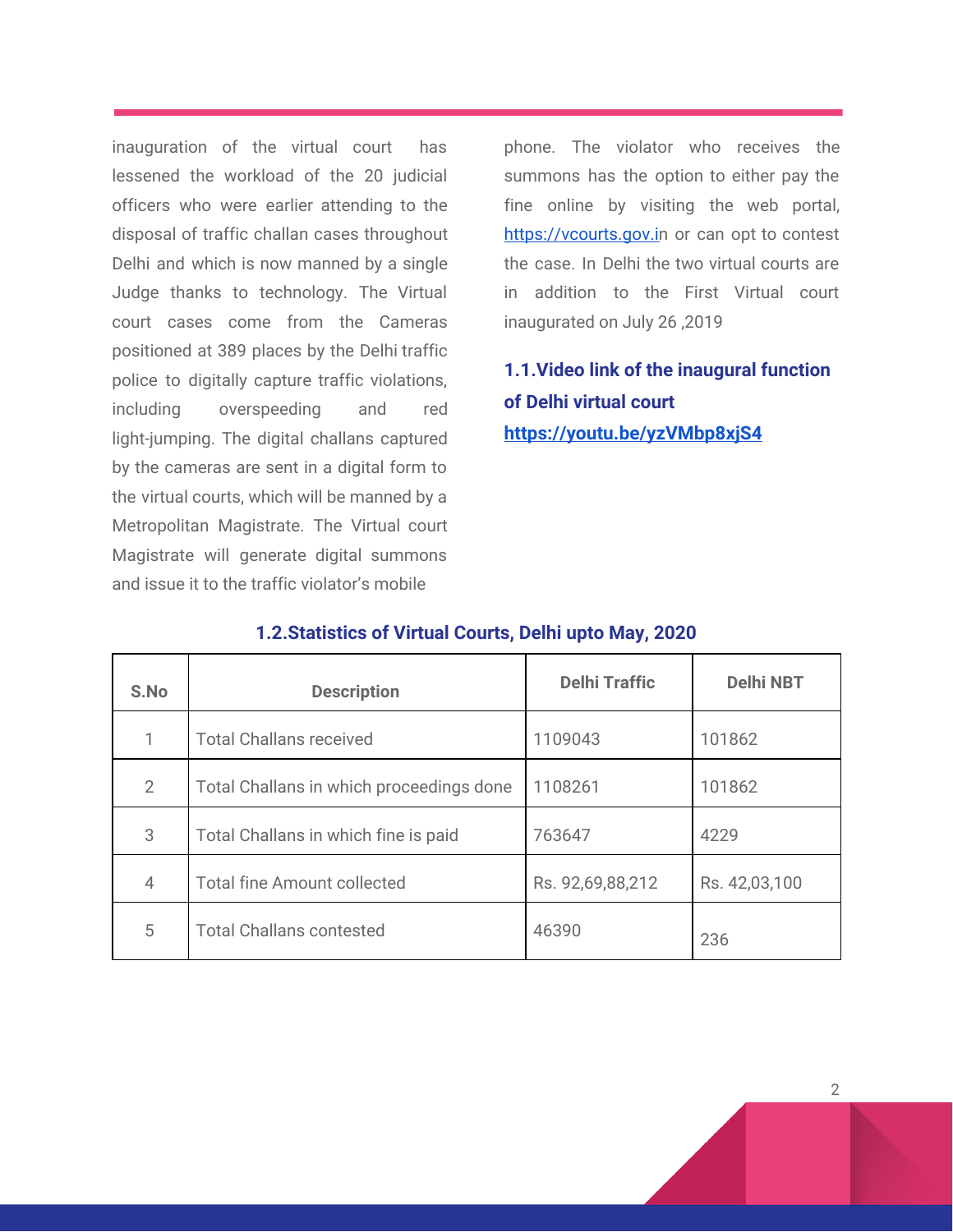#### 2. Inauguration of Virtual Court at Chennai

In an e-inaugural function , the Virtual court to adjudicate online petty offences and traffic challan cases under Madras High court was inaugurated by the Chairman of the ecommittee Hon'ble Justice Dr. D.Y.Chandrachud While inaugurating the Virtual courts the chairman Dr.Justice Chandrachud emphasised said that , "We are in the phase three of the e-courts project and experts from outside the judiciary have been inducted for this exercise." He also emphasised that Virtual Courts have

reduced the workload of the Judicial Officers in Delhi. And earlier 20 Judges were handling Traffic cases and now under Virtual courts one Judge is handling the Traffic challan cases thanks to technology. The other key points highlighted by the Chairman were the need to have webinars for Advocates and for young lawyers on e-courts.

Redundancy of the work / processes should be identified and to be cut-down.The repetitive and

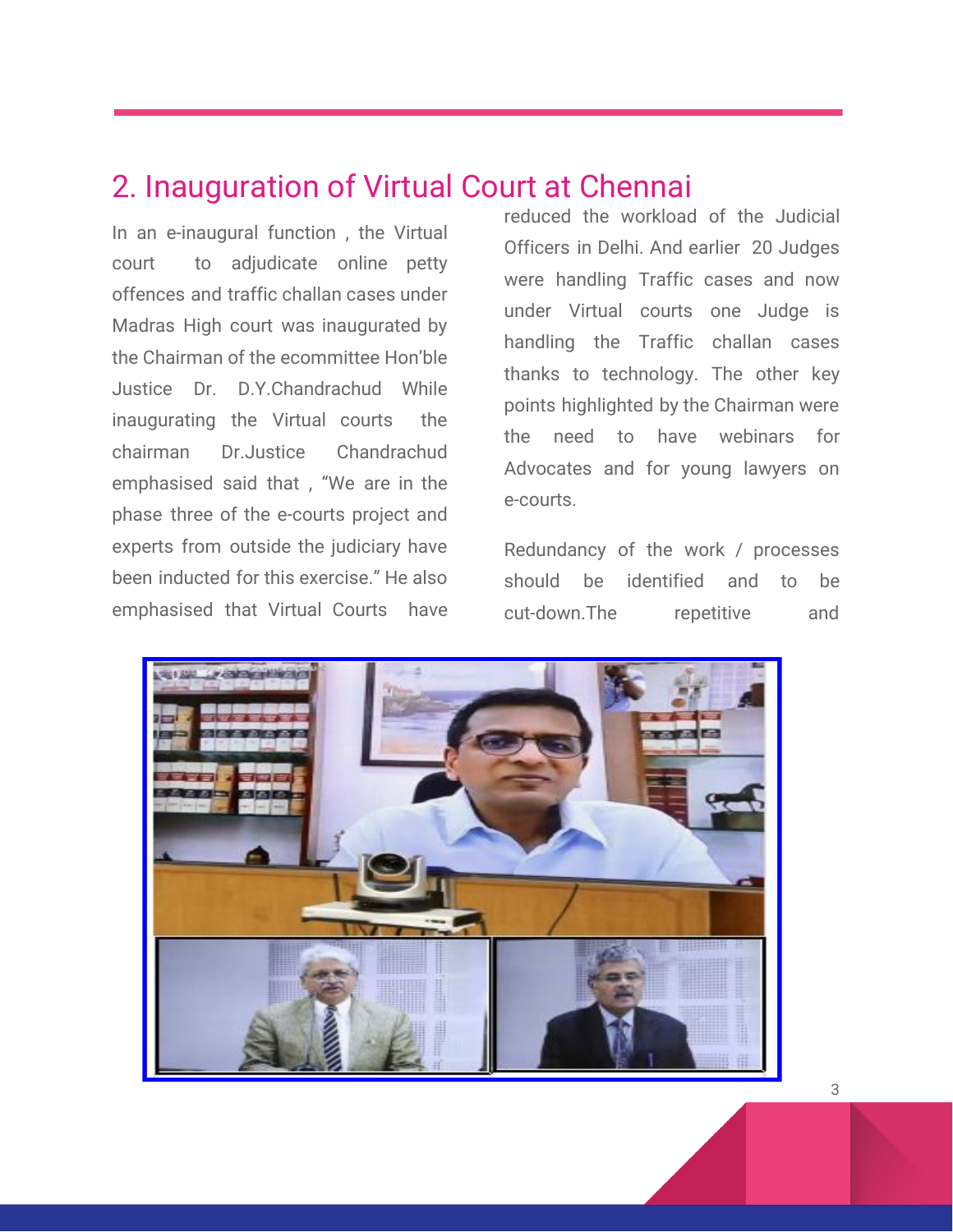unnecessary forms have to be removed. Business process re-engineering has to be done to identify the repetitive processes.

NJDG Data to be used in Court Management, Case Management, Arrears management and Administrative purposes.

NJDG data/case details have been opened to all Government offices. The data is being shared through Open API. High Court can take steps to share data with various government agencies. Data can also be shared with local bodies also. It will help the Government for litigation management.

ICJS is ready to launch at several High Courts. It's use should be restricted with sharing of metadata / shell form. It should be used to share the entire FIR and Charge sheets. Steps to be taken in coordinating with the Police / ICJS department.

Translation can be done using the SUVAS platform which is used in the Supreme Court of India.

eFiling should not be used only for receiving the files. It should be to work with digitization of case files. Digitization and eFiling should work in hand in hand manner. So, that the bench can be benefited. The Court can conduct the court only with soft files.

The help of court staff or other people can be used for data entry for eFiling. Nominal charges can be given to them.

eSewa Kendra to be used as a nodal point for all ecourt services.

DLSA and TLSC can be used for spreading the awareness about eCourts projects. The service of the Para legal volunteers can also be used for eFiling and awareness.

Training programme to be conducted for young advocates for use of technology. The services provided under eCourts project procedure for eFiling can be taught to the young advocates.

Training initiatives to be done in collaboration with Bar and Bench.

ePayments to be extended to matrimonial cases. Maintenance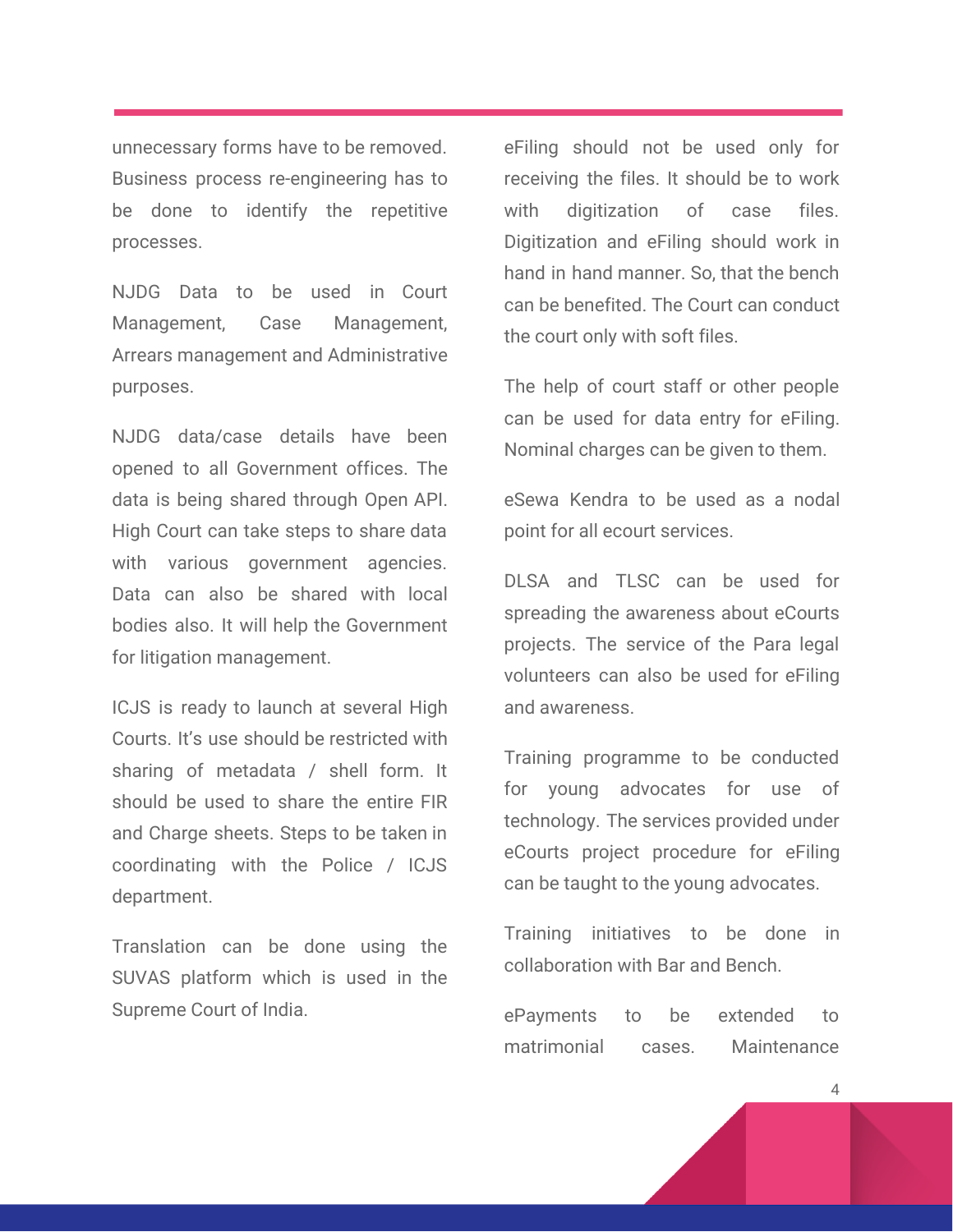amount can be received through ePayments and the same can be sent to the petitioners through online.

In his keynote address, Madras High Court Chief Justice AP Sahi described the inauguration of virtual courts as a historic moment redefining the functioning of courts and virtual courts were not a substitute for regular court, he said: "COVID-19 era should be used as an opportunity to make the use of technology." .

The Chairman of Madras High court ecommittee Hon'ble Mr.Justice T.S. Sivagnamam proposed the listed the various initiatives taken by the Madras High court under ecourt project and proposed the Vote of Thanks.

#### **2.1.Video link of the inaugural function of Chennai virtual court**

[https://www.youtube.com/watch?v=yFc](https://www.youtube.com/watch?v=yFczaOqm3Z8&feature=youtu.be) [zaOqm3Z8&feature=youtu.be](https://www.youtube.com/watch?v=yFczaOqm3Z8&feature=youtu.be)

## 3. Inauguration of Virtual Court by High Court of Judicature at Bombay.

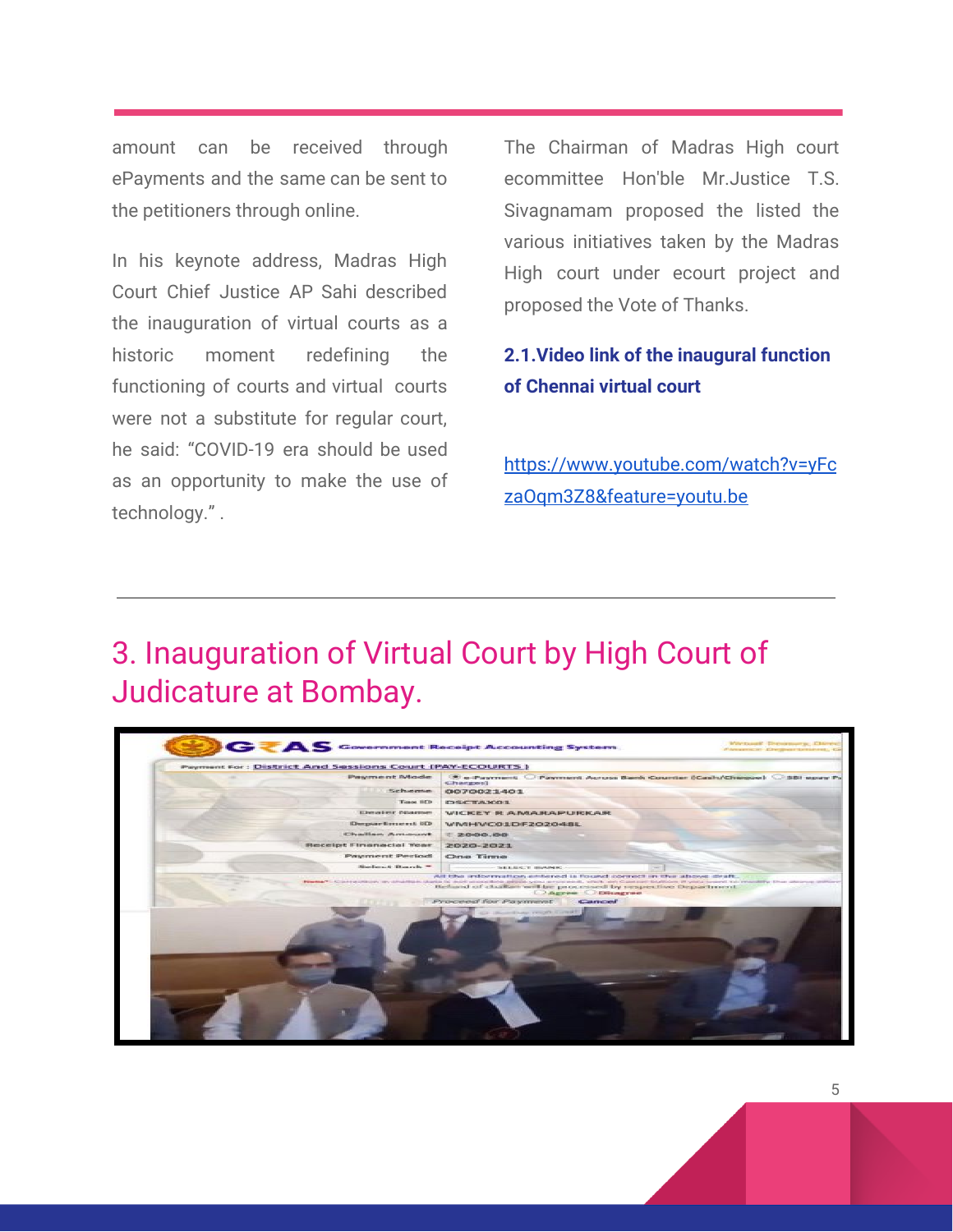Under the guidance of the Bombay High Court Administration, the first Virtual Court in the State of Maharashtra for online adjudication of traffic challan and petty cases started working at Pune from 15th May 2020. The inaugural function at Pune was witnessed by the Hon'ble Chief Justice of Bombay ,the computer committee Judges, NIC officials ,Commissioner of Police all through video conferencing.

The Virtual Court aims at expeditious disposal of traffic challan cases.With this online facility launched, violators will not be compelled to visit the Courts to pay fines for petty traffic violations. Traffic violators can pay fine online at any time as per their convenience through the Virtual Court portal at https://vcourts.gov. Initially, this facility will be available for traffic challan cases.

The Virtual Court is conducted virtually by a Judge who will decide the quantum of fine. Once the sum of the fine is determined, a text message informing

the fine and a web link will be sent to the violator. When the link is clicked, it will redirect the violator to the Virtual Court portal. After that, the violator may make

Online deposit of fine as determined or contest the case as per law. A credit card, RuPay debit card or Net-banking can be used for payment of fines. On payment of the fine, an acknowledgement will be generated showing the disposal of Challan.

For those who decide to contest, the regular court will hear the cases.

Those who agree to pay the fine as determined can thus pay the fine online in a matter of a few minutes. This will save the footfall in the courts and also reduce the burden on judges, whose judicial time can be invested in other cases.

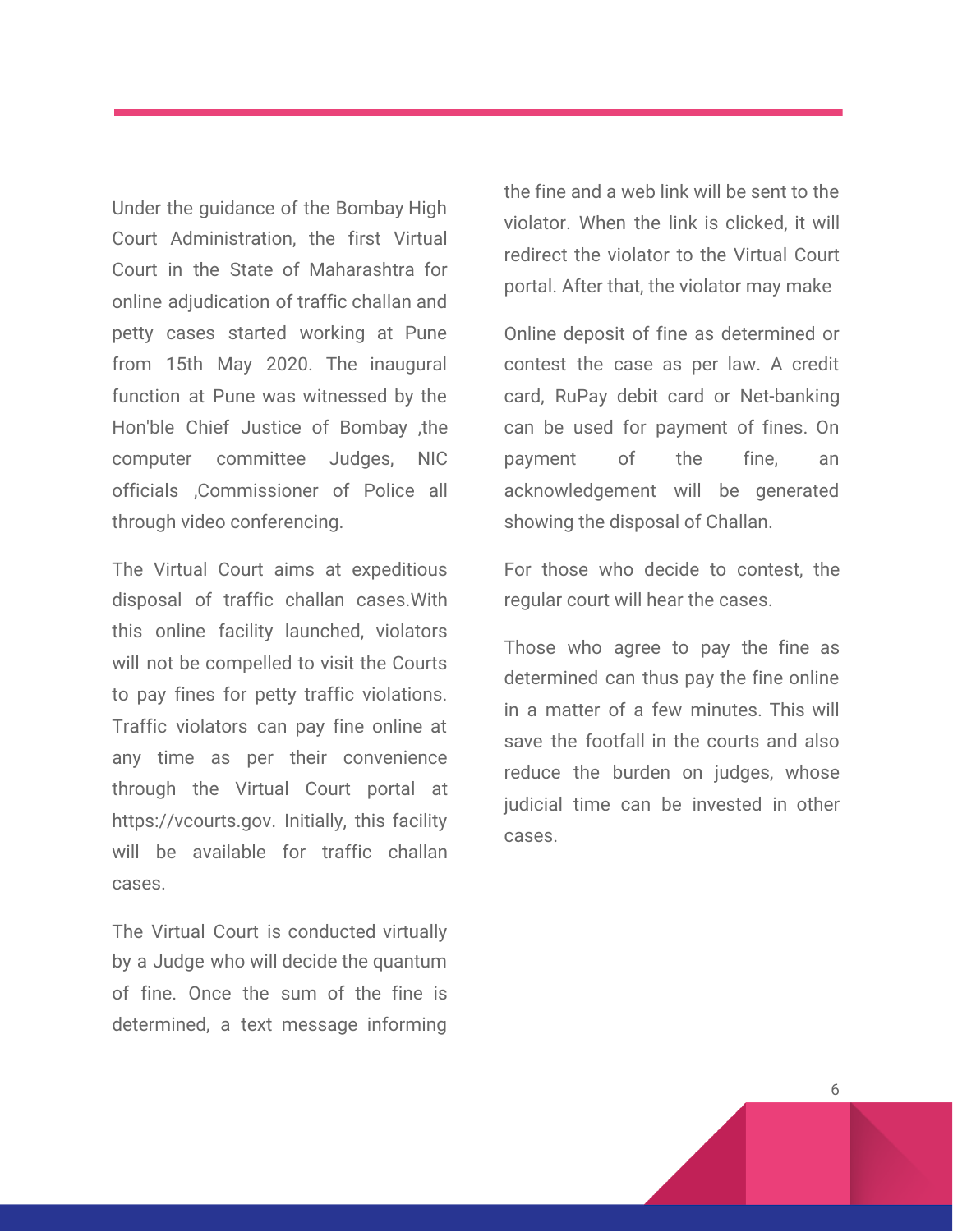## 4.e-Seva Kendras at the doorsteps of court complexes

The litigant or lawyer coming to court who is not tech savvy can avail the following services in the doorstep of the courts through the e seva Kendra established within the court complex. eSewa Kendras have been created at all High Courts and one District Court in each state as Pilot. It will provide

assistance to the litigants to know their case status, to get Judgments/Orders, to eFile a case and to assist to access all the court/case related information. It will help common man to access Justice.

## 5.Sub-Committee for preparing model rules for Video Conferencing for Courts

The Sub-Committee for preparing model rules for Video Conferencing for Courts was formed by the Hon'ble Chairman of the eCommittee consisting of Hon'ble Mr. Justice Satish Sharma, Judge, Madhya Pradesh High Court; Hon'ble Mr. Justice Rajiv Shakder, Judge, Delhi High Court; Hon'ble Mr. Justice Aravind Kumar, Judge, Karnataka High Court; Hon'ble Mr. Justice T S Sivagnanam, Judge, Madras High CourtHon'ble Mr. Justice Nitin Jamdar,

Judge, Bombay High Court;Hon'ble Mr. Justice (retd.) R C Chavan, Vice Chairperson E Committee - Ex Officio Member. The said committee after marathon discussions finalised the model rules which were circulated to all High courts for suggestions. Now, many high courts have formulated the rules on Video conferencing and notified it.

7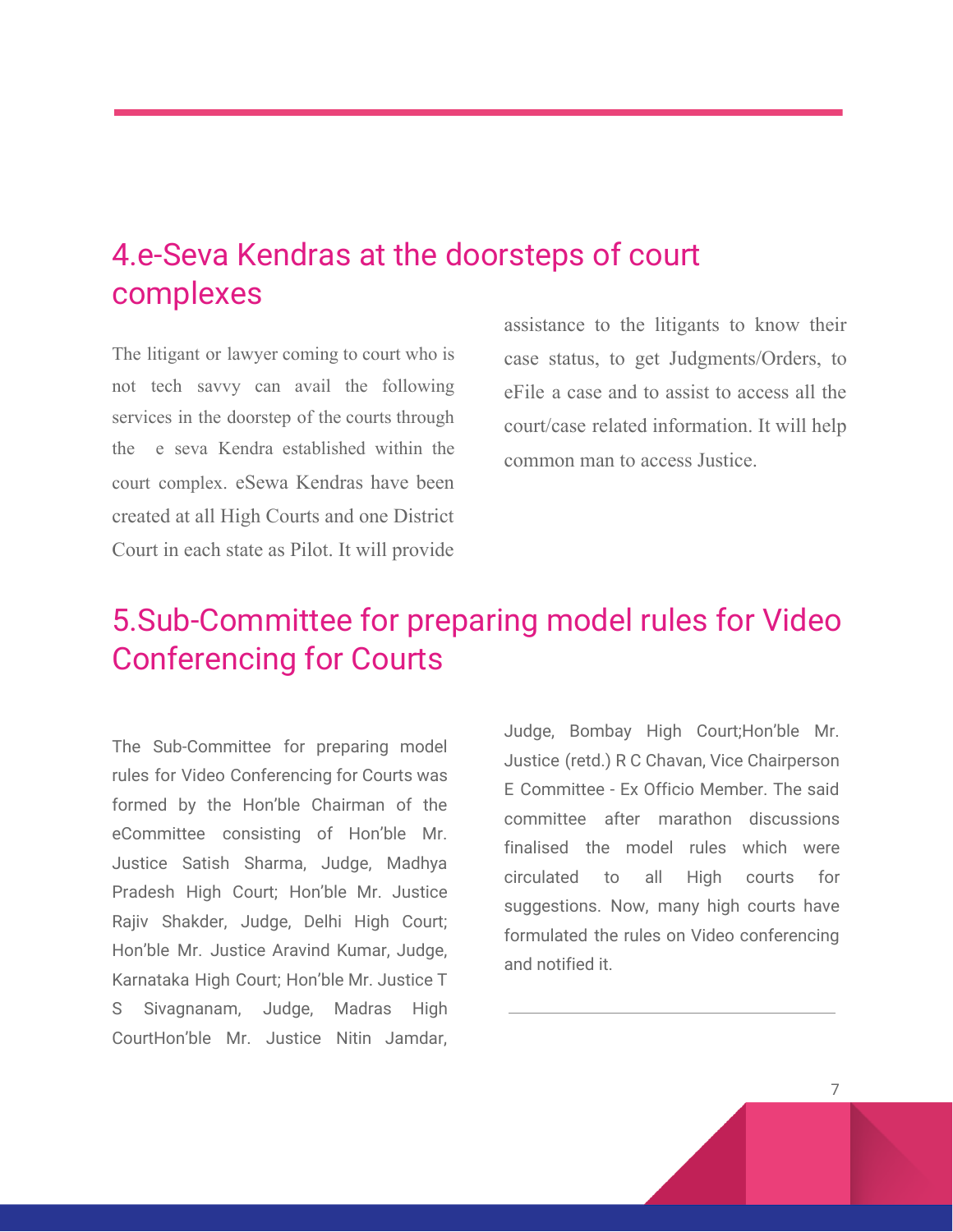## 6.Efiling gets started during Lockdown in three more states Andhra Pradesh, Rajasthan,Tamil Nadu

During this Lockdown period more High courts are looking toward e filing and during May 2020 efiling was made live in the following states Tamil Nadu, Rajasthan, Andra Pradesh.

## 7. Jitsi Implementation:

Jitsi the open source software Video conferencing application has been installed in all the servers of the court. Using this the courts can use video conferencing using intranet .This facility can be utilised to up video booths inside the court complex connecting one room and another through intranet .This has a big potential to be explored by the court users as it can run on intranet and without depending on the internet.

## 8. InterOperable Criminal Justice System (ICJS) Testing:

Inter-operable Criminal Justice System (ICJS) has been successfully tested and ready to roll out in most of the High Courts. Using ICJS the live electronic exchange of data between Courts and Police can be done. FIR and Charge sheet details

are automatically coming to the courts CIS software system. It will reduce the data entry works in the courts. Seamless data exchange will happen between Police station servers and Courts servers.

8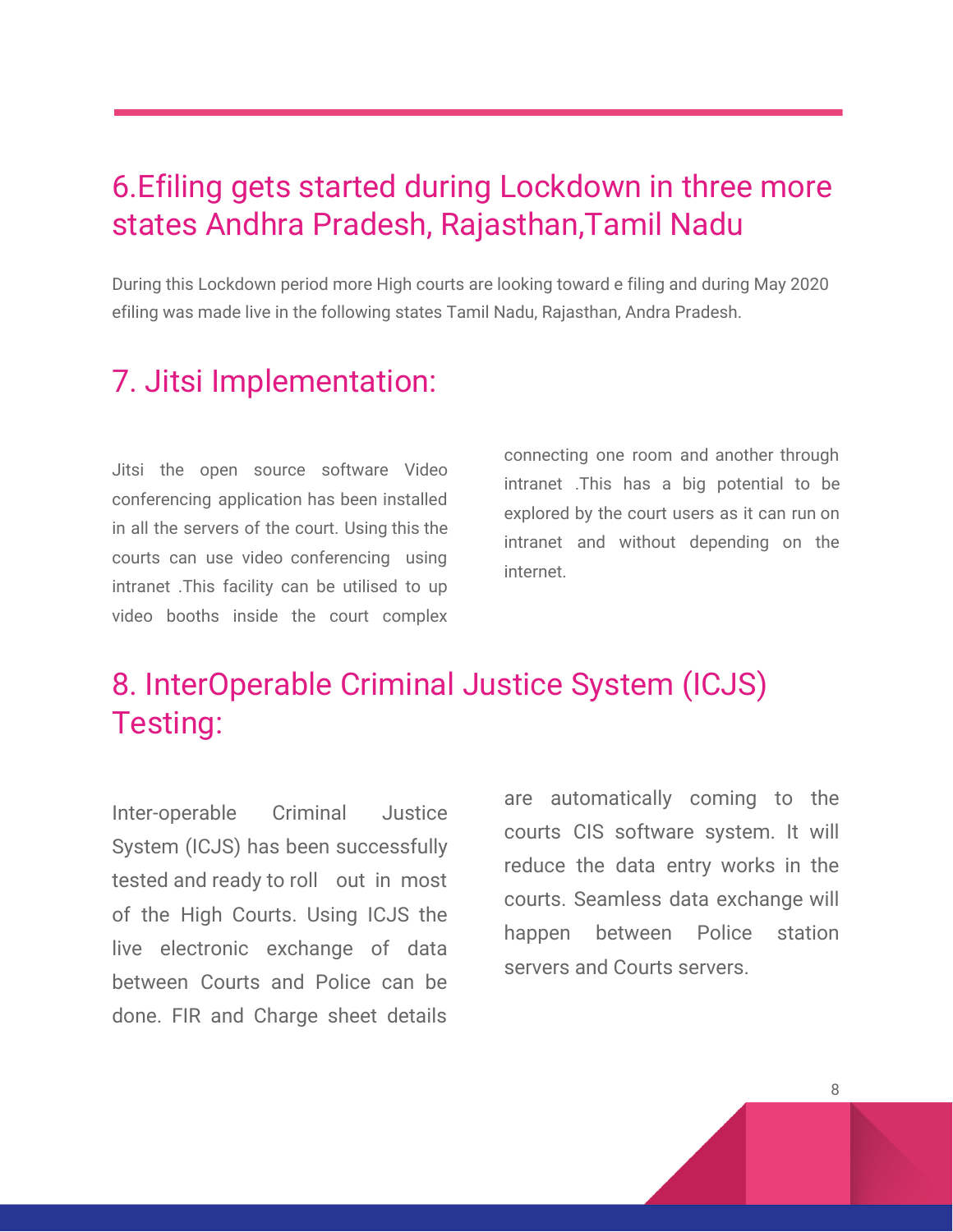#### 9. Awareness Programme:

#### **9.1.Honble Chairman addresses the Nyayam Student forum of Nalsar University:**

Speaking in a webinar on "**Future of Virtual Courts and Access to Justice in India",** organized by the Nyayam Forum of the NALSAR University **,** Justice Chandrachud highlighted that

The pandemic and the subsequent lock down brought many changes to the way Courts function .And emphasized that the Open Court system is the "spine" of our legal system and that it cannot be placed by the virtual court system. The Chairman reiterated that ".virtual court hearings are not some sort of a panacea or a substitute to open court hearings... We had no choice in the pandemic but to resort to it."

Justice Chandrachud also stated that the Court's responsibility to safeguard the rights of citizens and ensure governmental accountability remains even in public health crises.Lordship added that "We want to increase functionality and may even return to open court, but we do not want to throw out the baby with the bathwater. The long-term the goal of the e-courts project is to ensure that all courts in India are capable, where and when necessary." Justice Chandrachud explained that the technology is a leveller, as it gives an equal platform, footing, and opportunity to anyone

arguing. Virtual hearings empower young lawyers. However, inclusivity is an issue that needs to be remembered.

The Chairman also indicated that technology is being developed for making the e-filing modules disabled-friendly to ensure that lawyers from all backgrounds use the system effectively.Being the e-committee Chairman, Justice Chandrachud also highlighted the two major developments that have been brought in the e-filing and the virtual hearings. And also listed the important projects undertaken by the e-committee, which include SOPs for digitisation of records, for e-filing, developing modalities and guidelines for live streaming etc. And also stressed the importance of developing standard operating procedures (SOPs), raining to stakeholders and creating awareness.

#### And the Chairman emphasised that

"Technology should be used for inclusive justice, technological divide does not become a means of exclusion."The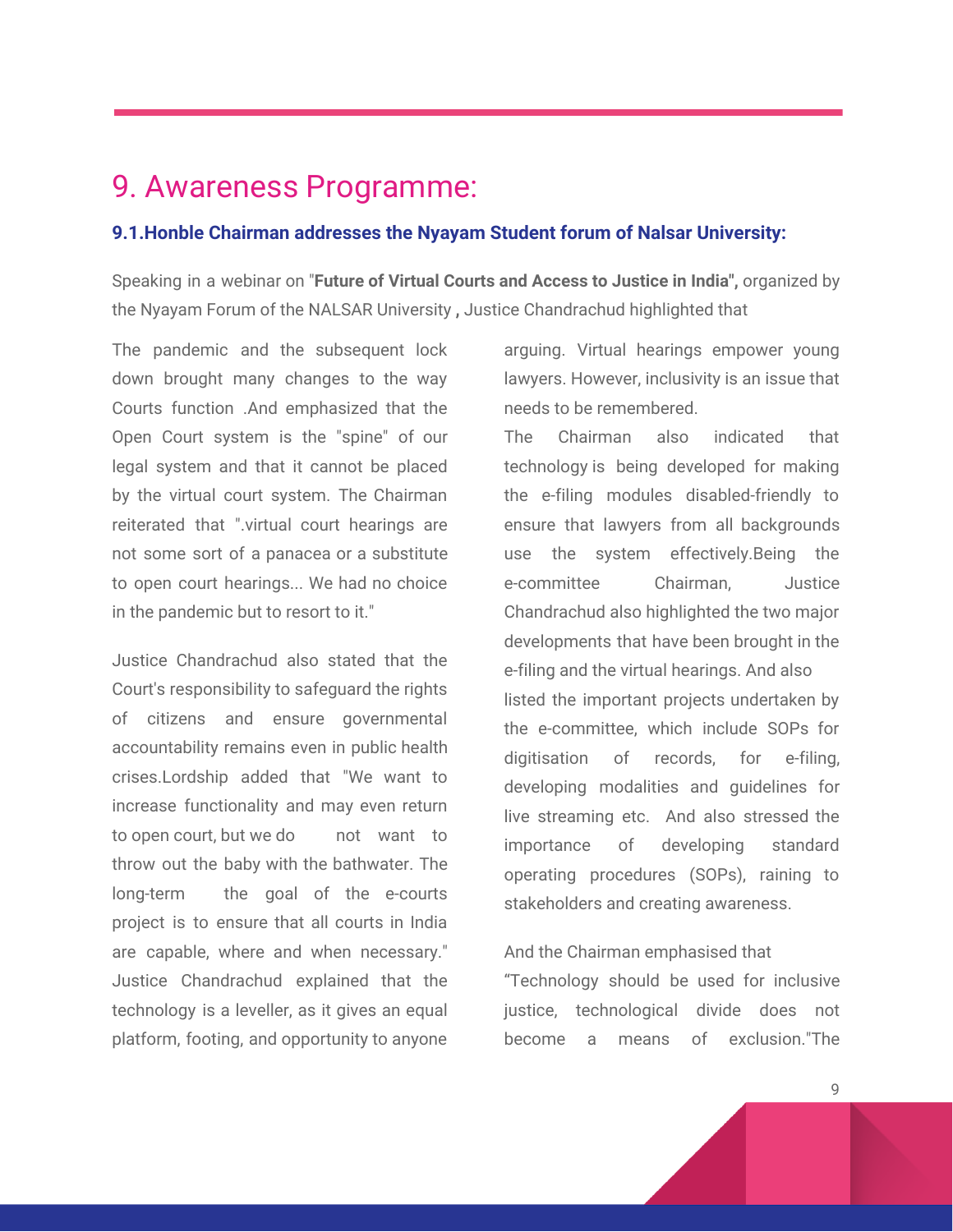Chairman also highlighted the change in mind set which is the need of the hour and went on to state that the biggest hurdle is not the virus itself but the change of mindset required to embrace technology.

Justice Chandrachud noted that *it takes time and effort to re-wire our brains to new ways of doing things.* And shared that even

he was not accustomed to digital files until recently, but his *digital awareness* has improved. "*Most importantly, once I saw the benefits, I was willing to learn", and encouraged the lawyers to embrace technology for better administration of justice .*

#### **9.1.1. Video link of the webinar <https://www.youtube.com/watch?v=15nxZwNJsBM>**

#### **9.2 Awareness Webinar for Advocates on Ecourts services and efiling.**

As part of the awareness programme for Advocates a webinar was conducted for the Madras Advocates on the Topic "Ecourt services and efiling for Advocates" It was attended by 100 Advocates.

#### **9.2.1.Video link : [https://www.youtube.com/watch?v=rpnHh\\_fxPWE&t=6344s](https://www.youtube.com/watch?v=rpnHh_fxPWE&t=6344s)**

## 10.One day Online training Programme on "Improving the Data Accuracy of NJDG " conducted .

Under the directions of Hon'ble Dr Justice D.Y.Chandrachud, Chairman, eCommittee, Supreme Court of India, a one day training programme was conducted through video conferencing for selected Judicial Officers cum Master trainers from various states today (23-05-2020). Welcome address and the concept presentation was done by Shri Sanjeev S. Kalgaonkar, Secretary General of the Supreme Court. The keynote address was delivered by Hon'ble Mr. Justice R.C Chavan Vice Chairman of e-Committee. Shri Rajiv Kalra, Registrar (Computer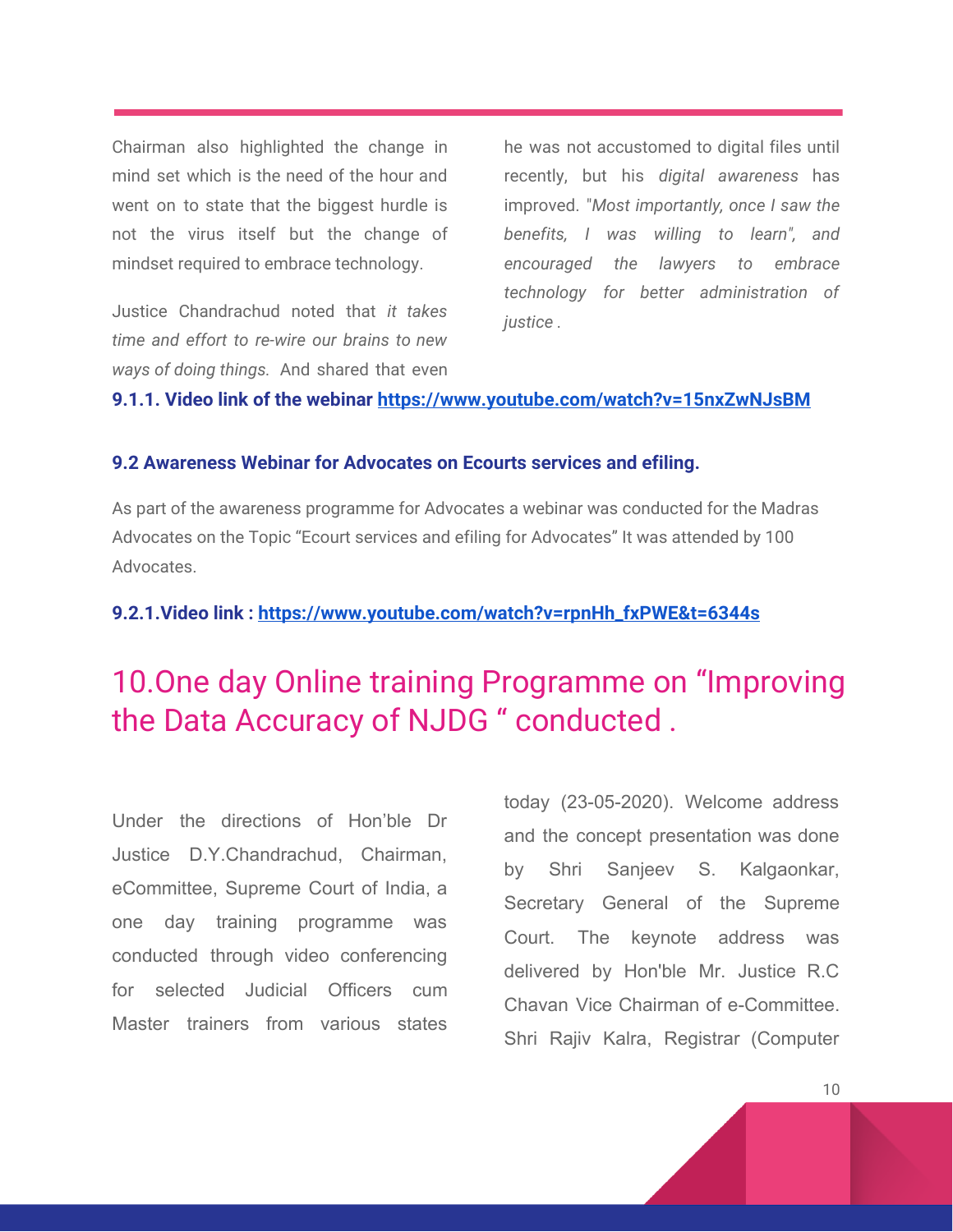Cell), Shri Ashish Shiradhonkar NIC, Smt Arulmozhiselvi, Member (Human Resources) ecommittee took the training sessions. During the training it was elaborated in detail the various steps for improving the data accuracy of National Judicial Data Grid (NJDG) and data cleansing techniques. The selected master trainers from various states participated in the one day online training programme which was conducted fully through video conferencing. The participants were informed about the various use cases of available information in the NJDG. And



the training programme concluded with the motivational vote of thanks by the Vice chairman of the ecommittee. Shri. A. Ramesh Babu, Member (Project Management) coordinated the online training programme

## 11.Step by Step guide for efiling Guides & Brochures

The manual on efiling titled as "step by step guide for efiling" and brochures on How to register for efiling were prepared and circulated by ecommittee and the same is made available for all the stakeholders under the efiling portal

[https://efiling.ecourts.gov.in/assets/downloads/Step\\_by\\_step\\_guide\\_for\\_efiling\\_at\\_High\\_Court](https://efiling.ecourts.gov.in/assets/downloads/Step_by_step_guide_for_efiling_at_High_Courts_and_District_Courts.pdf) [s\\_and\\_District\\_Courts.pdf](https://efiling.ecourts.gov.in/assets/downloads/Step_by_step_guide_for_efiling_at_High_Courts_and_District_Courts.pdf)

#### **11.1.Brochure in English : How to register for efiling**

[https://efiling.ecourts.gov.in/assets/downloads/efiling\\_Registration\\_Manual\\_English.pdf](https://efiling.ecourts.gov.in/assets/downloads/efiling_Registration_Manual_English.pdf)

**11.2. Brochure in Hindi: How to register for efiling.**

[https://efiling.ecourts.gov.in/assets/downloads/efiling\\_Registration\\_Manual\\_Hindi.pdf](https://efiling.ecourts.gov.in/assets/downloads/efiling_Registration_Manual_Hindi.pdf)